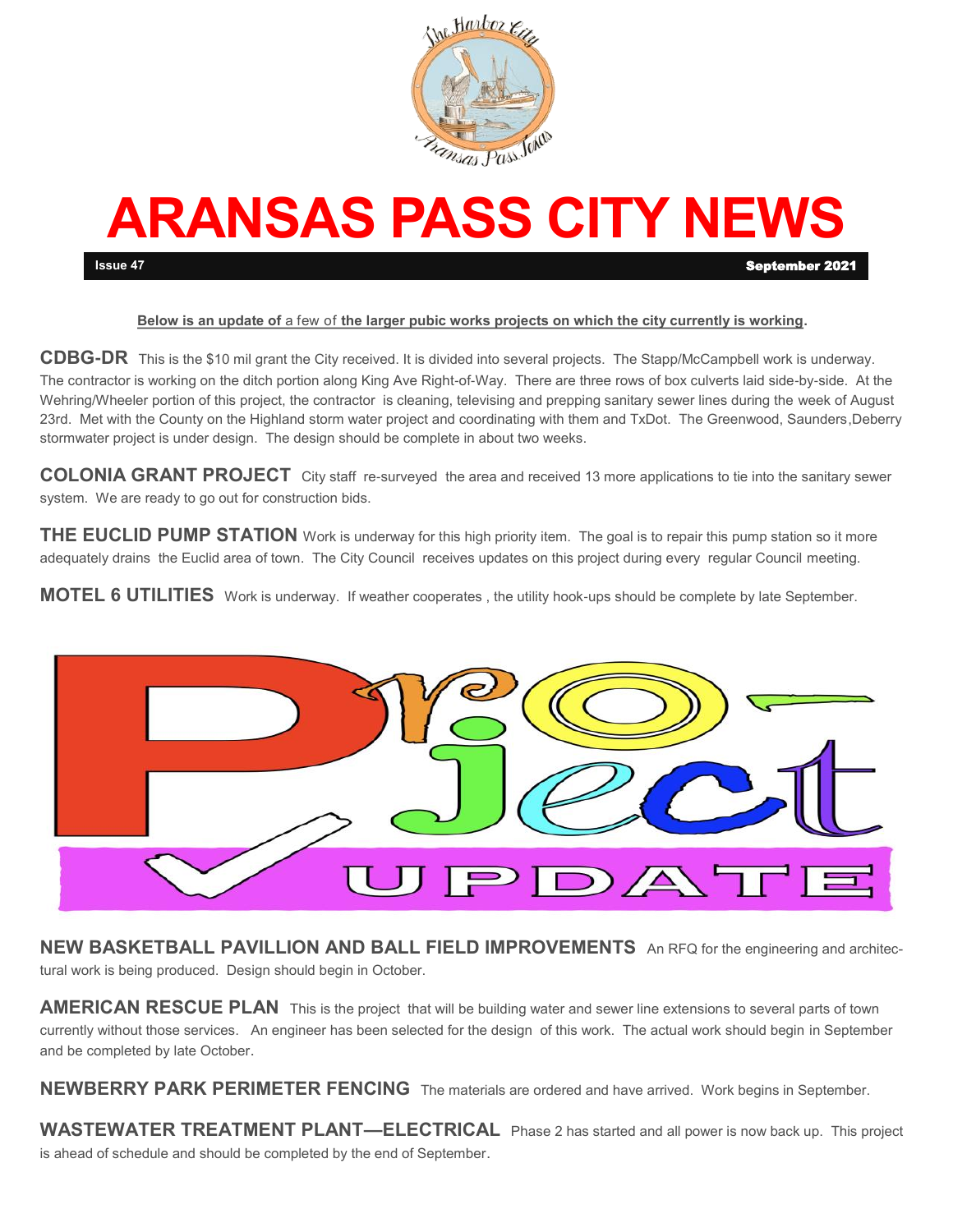

## **TCEQ BACKFLOW PREVEN-TION TRAINING HELD**

On June 25th the City's water system had to be shut down because of a possible threat to the water supply. After research, the City discovered it was a problem dating back several years, if not decades, at a local shopping center. We wanted to make sure the problem didn't spread citywide, so it was necessary to shut down the entire water system for most of a weekend. During this whole episode the City was in contact with the Texas Commission on Environmental Quality (TCEQ). Once the problem was isolated, we were able to lift the water ban. The problem was the lack of a backflow preventer at a local business that could have ejected an unacceptable chemical into the city water system. However, the trouble was located and resolved with no damage to our water. Backflow preventers are required in Aransas pass. After the emergency was over, the City agreed to sit down with TCEQ to make sure we are doing all that can be done in the area of Back Flow prevention. That day and a half session in mid-August was held at the civic center. In attendance for TCEQ were Kenneth Dykes, Alicia Riehl and Katherine McGlaughlin. Although the City learned much, we also were told that we seemed to be handling these backflow prevention issues well.

#### **LARGE HISTORIC AP AERIAL PHOTO NOW BACK IN THE PUBLIC EYE**

For decades a large aerial photo of Aransas Pass was displayed in the old Bank of America building on Commercial. When the bank closed several years ago, the 1950's era picture of AP was taken down and donated to City Hall. Since that time, it has remained out of public view in a hallway not normally used by the public. In early August two AP firemen took the time to hang the display in the front lobby of City Hall so it can be seen by anyone entering City Hall. The picture provides an insight into what AP looked like about 70 years ago. In the pic below, on the right is Matt Wilhelm. On the left is Noah Robinson.

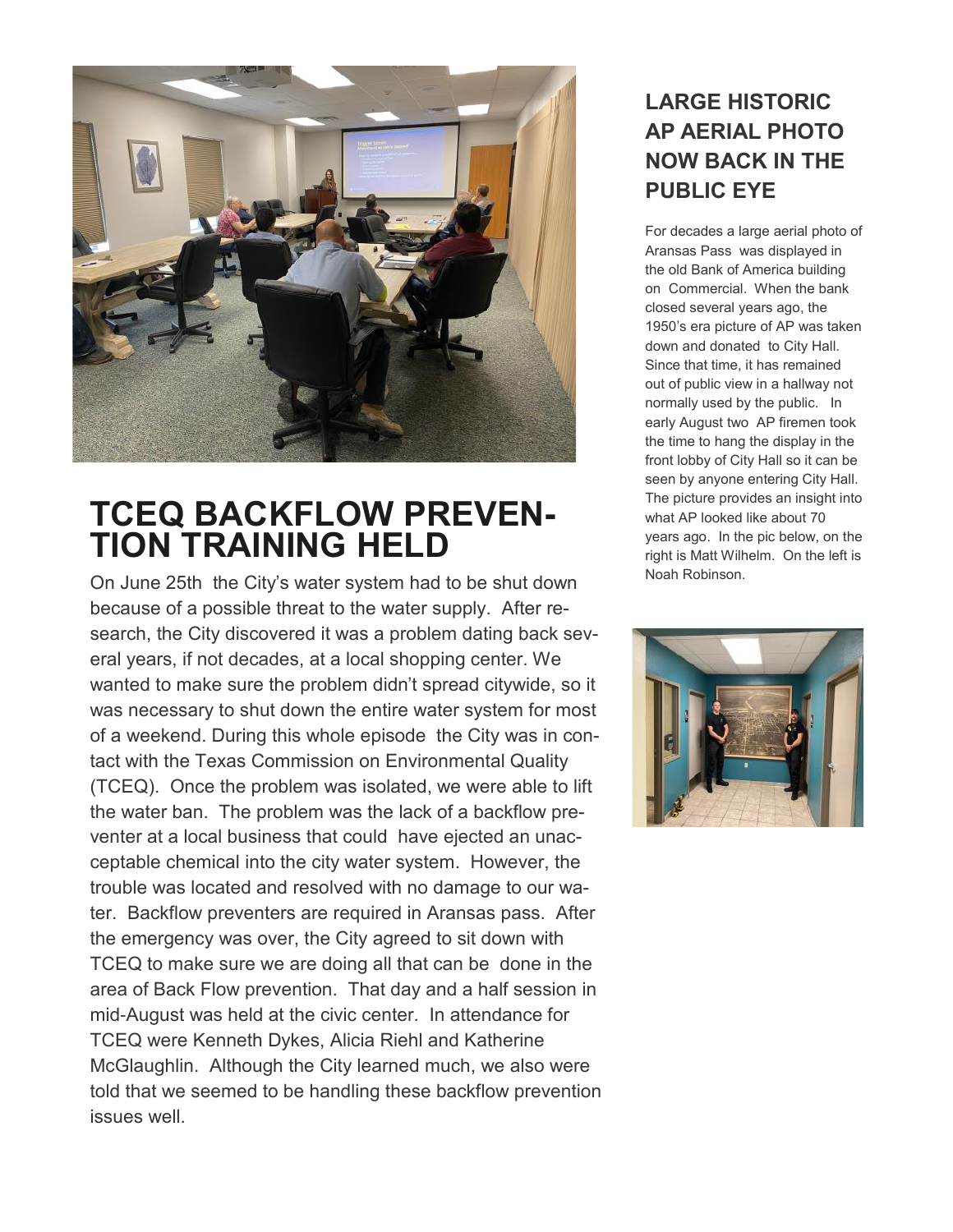

#### **Shrimping Season Is Underway and Going Strong**

You may have noticed all of the shrimp boats at Conn Brown Harbor. That is because the shrimping season is here. It is our understanding that, so far, the "catch" is going quite well. The pic above is of several shrimp boats this week docked at the Harbor

### Contact us

 $\mathcal{L}_\text{max}$  , where  $\mathcal{L}_\text{max}$  , we have the set of  $\mathcal{L}_\text{max}$ 

Aransas Pass City News is published monthly by the City of Aransas Pass. Call 361-758-5301 to subscribe or unsubscribe.

#### **Address**

600 W. Cleveland Blvd. Aransas Pass, Tx. 78336



### **Coastal Bend Crossing Apartments Now Complete**

On August 10th there was a special ribbon cutting ceremony to celebrate the opening of the Coastal Bend Apartments on Wheeler. The apartments were built thanks in part to funds from the Hurricane Harvey CDBG-DR program. The City of Aransas pass also assisted with the development of this project. Above is a picture of City Councilmember Jan Moore, who was requested to offer comments about the importance of attractive and affordable housing here in Aransas Pass. At the time of the ribbon cutting, the Coastal Bend Apartments were already at 100% occupancy. There are unrelated plans for additional housing here in AP. Many in-fill homes are being built at the sites where buildings have been demolished or destroyed by Hurricane Harvey. Hogan Homes, at the end of DeBerry, are selling as fast as they are built. Also, two large housing subdivisions are seriously considering building on Highway 35 here in AP. Plans have already been submitted for one of them.